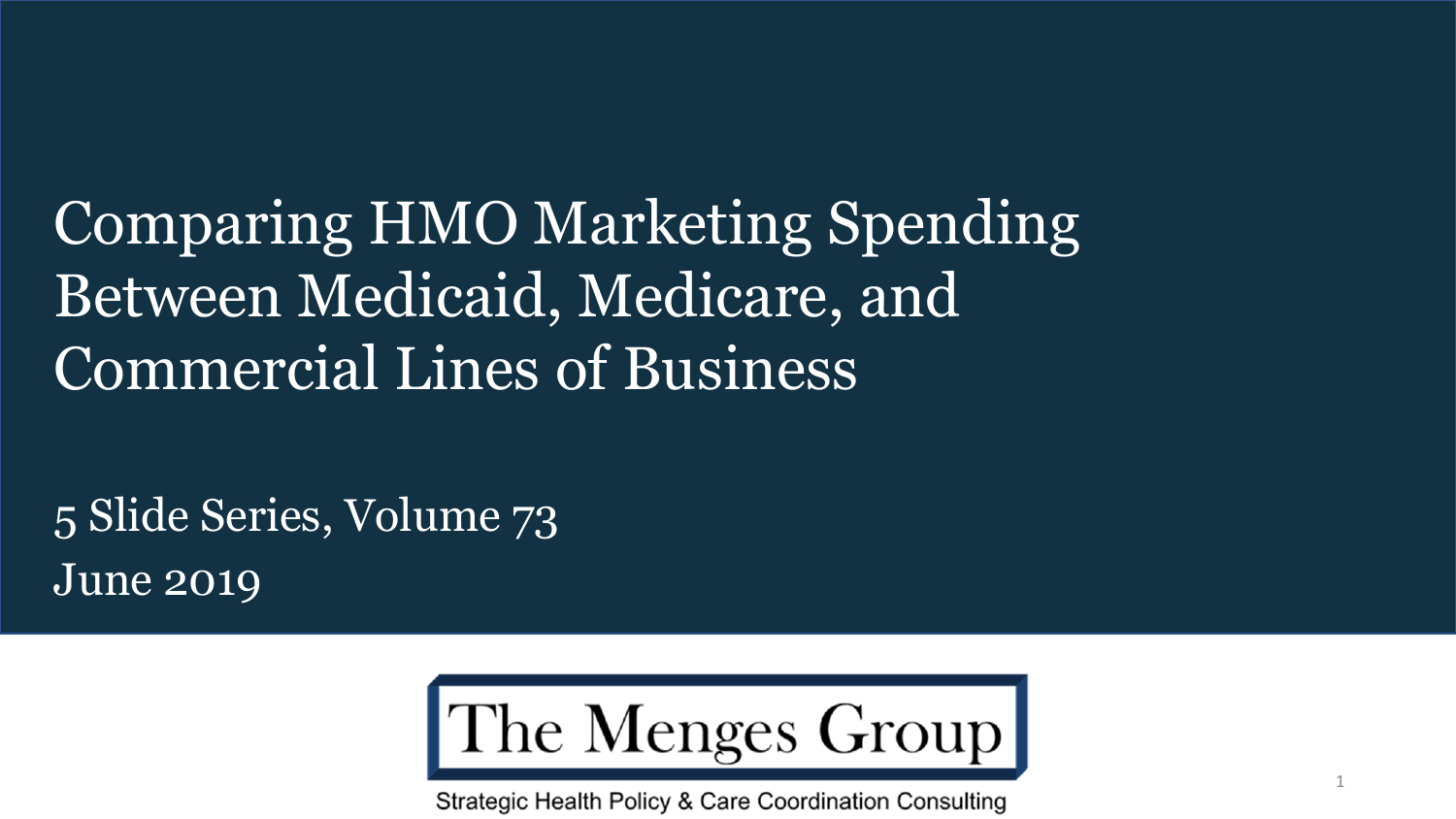# Background

- This edition of the 5 Slide Series uses our HMO Financial Statement database to assess the percentage of health plans' total revenue allocated to marketing and commissions across Medicaid, Medicare, and Commercial lines of business (LOBs).
- Our assessment focuses on a sample of 30 health plans (10 for each LOB) during CY2016-2018. Selection criteria for these plans were:
	- At least \$100 million in annual revenue
	- All or vast majority of revenue derived from the LOB of focus
	- Avoid inclusion of multiple MCOs from same state
	- Avoid inclusion of same organization to the greatest possible extent
	- Use CY2018 MCOs to greatest extent possible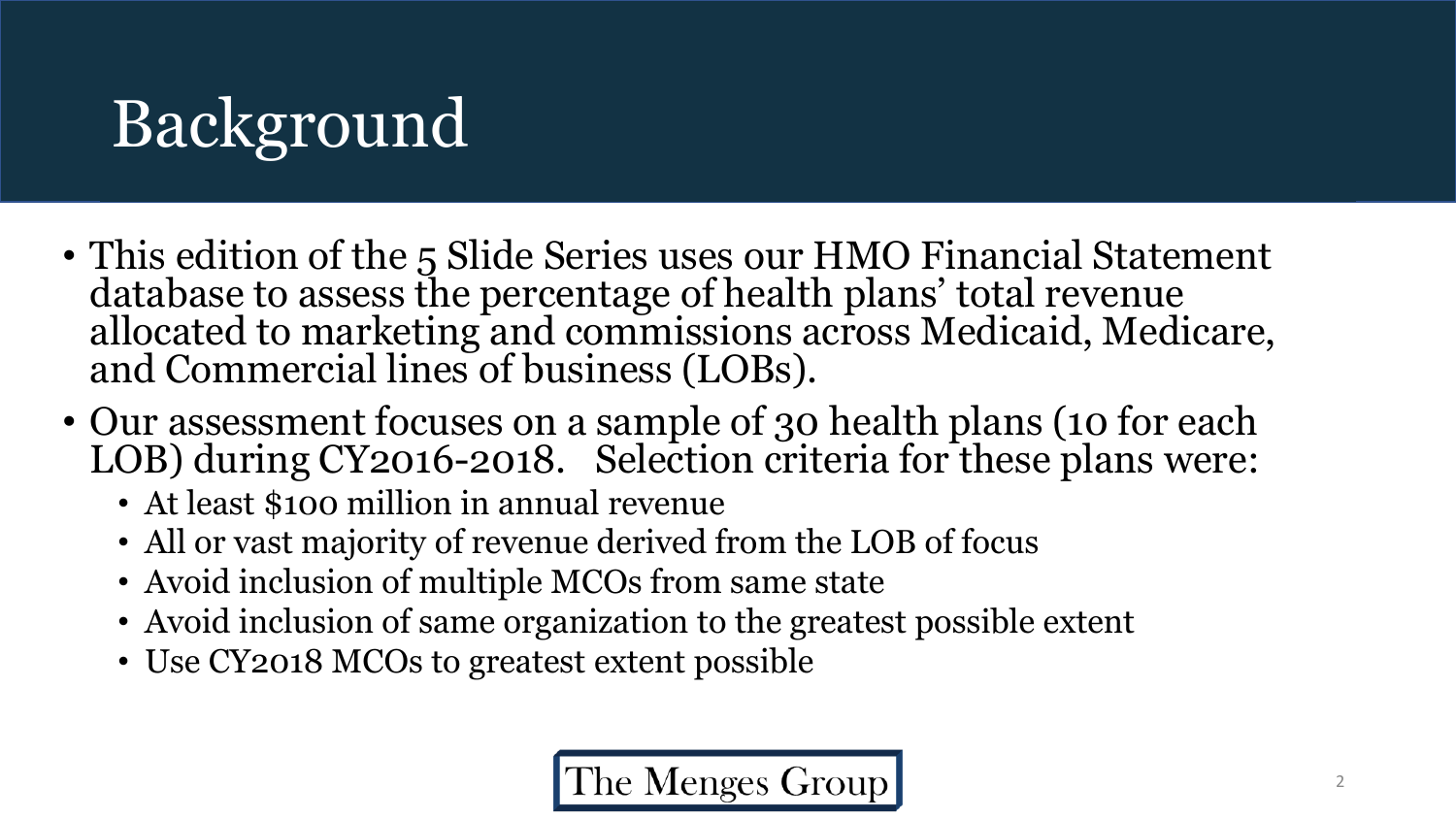## Program Design Features Play a Key Role in Level and Nature of Marketing Expenditures

|                                            | <b>Medicaid Managed</b><br>Care                                                                                                       | <b>Medicare Advantage</b>                                                                                                      | <b>Commercial</b>                                                                                                                         |
|--------------------------------------------|---------------------------------------------------------------------------------------------------------------------------------------|--------------------------------------------------------------------------------------------------------------------------------|-------------------------------------------------------------------------------------------------------------------------------------------|
| <b>Enrollment Model</b>                    | Mandatory enrollment into<br>participating MCOs; fee-for-<br>service (FFS) setting no longer<br>available for most subgroups.         | <b>Voluntary enrollment (FFS</b><br>remains available)                                                                         | Varies by employer and MCO<br>contract terms for group<br>coverage; also varies according<br>to nature of individual coverage<br>policies |
| <b>Health Plan</b><br><b>Participation</b> | MCOs selected through a<br>competitive procurement<br>process (for most beneficiaries,<br>five or fewer<br>MCO options are available) | All organizations successfully<br>fulfilling application process<br>participate (dozens of MCO<br>options are often available) | Employers choose which MCOs<br>they offer to their employees;<br>method of selecting MCOs<br>varies                                       |
| <b>Marketing</b>                           | Most marketing activities are<br>prohibited                                                                                           | While some marketing<br>activities are prohibited,<br>extensive marketing is allowed                                           | <b>MCOs typically have latitude</b><br>over level and nature of their<br>marketing activities                                             |
| <b>Benefits Packages</b>                   | Minimal variation exists<br>(Medicaid coverage is relatively<br>comprehensive with minimal<br>cost sharing)                           | <b>Extensive variation across</b><br>plans exists (alternative<br>benefits and cost sharing<br>configurations)                 | <b>Extensive variation across</b><br>plans exists (alternative<br>benefits and cost sharing<br>configurations)                            |

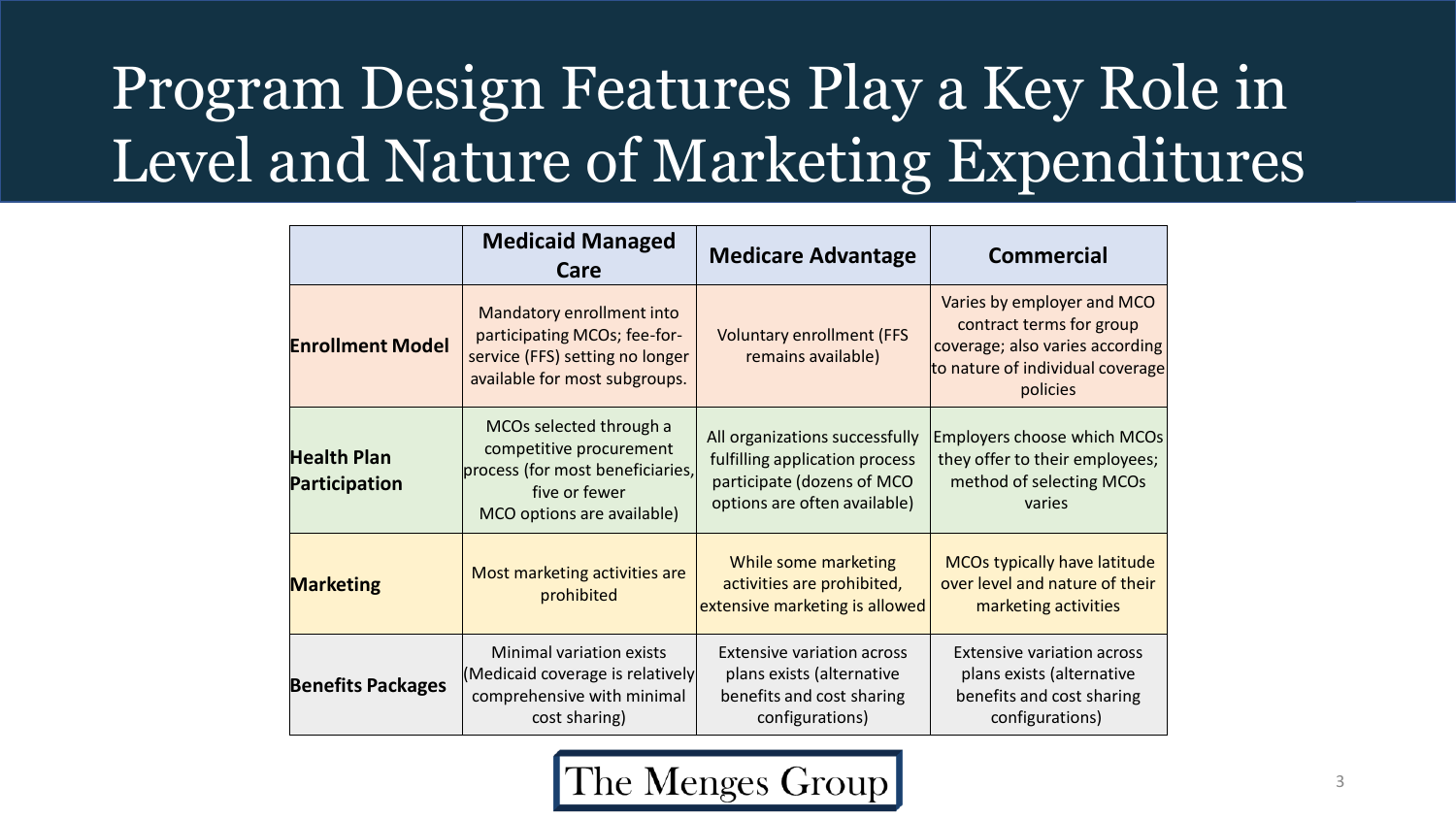### Less than 1% of Revenue is Dedicated to Marketing Across the Medicaid-Dominant MCOs Assessed

- We analyzed CY2018 financial statements of 10 large Medicaid-dominant MCOs – defined as 100% of 2018 total revenue from Medicaid – and tabulated marketing expenditures as a percentage of each health plan's total revenue.
- Across these Medicaid-dominant MCOs, 0.19% of revenue was allocated to marketing – none of which went to sales broker commissions.
- Among the 10 Medicaid-focused MCOs, the health plan with the highest percentage of total revenue spent on marketing was well below one percent (0.62%).
	- The plan with the lowest percentage was 0.03%.

| <b>Medicaid Financial Data, CY2018</b> |                      |                                                                               |                                                                               |  |  |
|----------------------------------------|----------------------|-------------------------------------------------------------------------------|-------------------------------------------------------------------------------|--|--|
| <b>State of Operations</b>             | <b>Total Revenue</b> | <b>Expenditure on</b><br>Marketing,<br>Advertising, and<br><b>Commissions</b> | Marketing,<br>Advertising, and<br>Commissions as % of<br><b>Total Revenue</b> |  |  |
| Georgia                                | \$659,738,729        | \$4,091,221                                                                   | 0.62%                                                                         |  |  |
| Nebraska                               | \$444,751,155        | \$1,142,830                                                                   | 0.26%                                                                         |  |  |
| West Virginia                          | \$449,020,262        | \$988,421                                                                     | 0.22%                                                                         |  |  |
| Ohio                                   | \$2,510,484,616      | \$5,547,707                                                                   | 0.22%                                                                         |  |  |
| New Hampshire                          | \$289,475,241        | \$635,113                                                                     | 0.22%                                                                         |  |  |
| Pennsylvania                           | \$1,013,885,353      | \$1,570,929                                                                   | 0.15%                                                                         |  |  |
| <b>Puerto Rico</b>                     | \$710,793,959        | \$764,902                                                                     | 0.11%                                                                         |  |  |
| \$1,100,184,370<br>Louisiana           |                      | \$769,736                                                                     | 0.07%                                                                         |  |  |
| \$755,917,121<br>Michigan              |                      | \$425,916                                                                     | 0.06%                                                                         |  |  |
| Florida                                | \$618,091,592        | \$184,232                                                                     | 0.03%                                                                         |  |  |
| Total                                  | \$8,552,342,398      | \$16,121,007                                                                  | 0.19%                                                                         |  |  |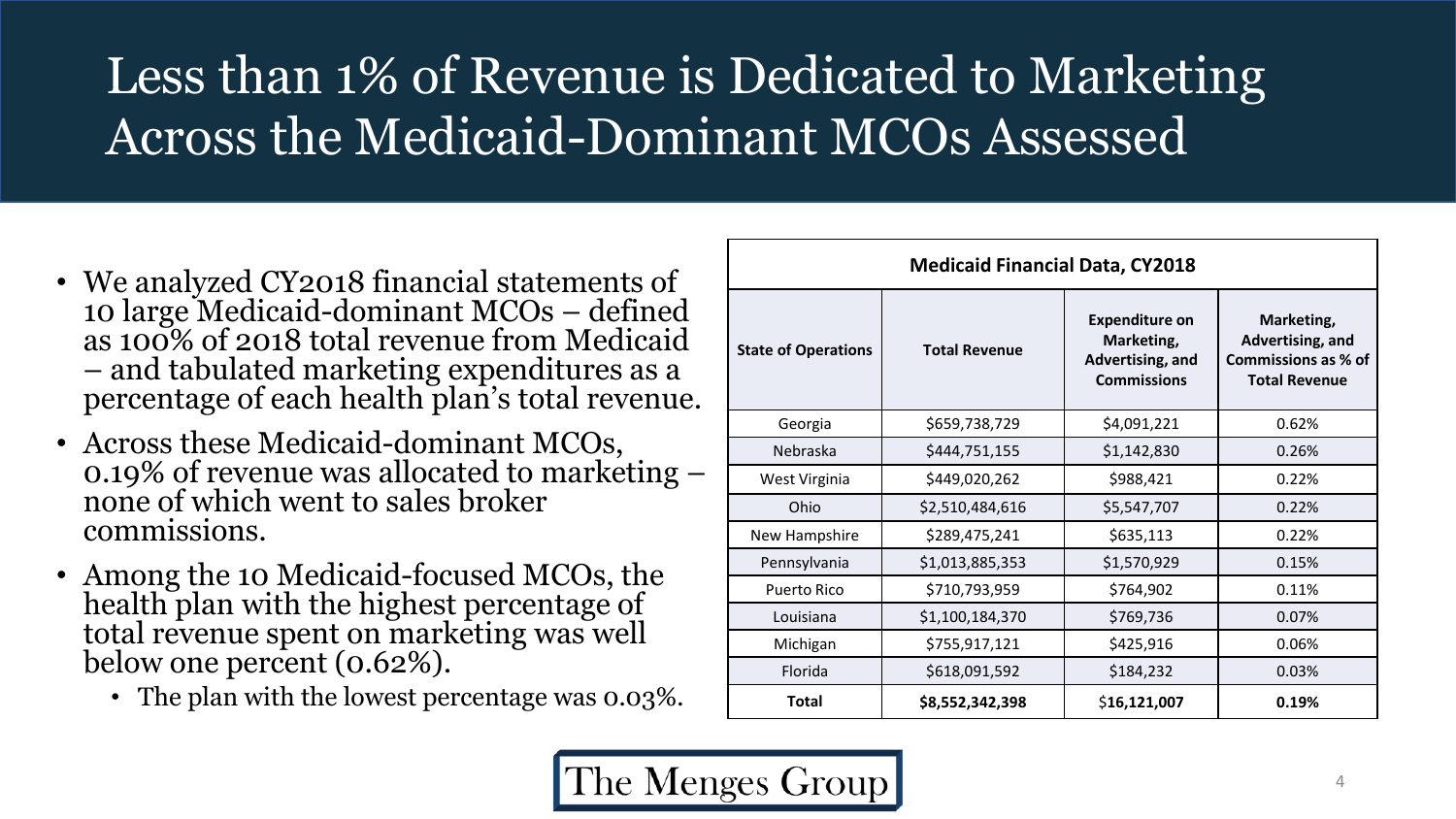### Marketing Expenditures Averaged 2.26% of Revenue Across the Medicare-Dominant MCOs Assessed

- We analyzed CY2016-2018 financial statements of 10 Medicare-dominant health plans – defined as more than 80% of total revenue from Medicare LOB.
	- Medicare collectively represents 92% of these MCOs' revenues.
- Across these Medicare-dominant MCOs, 2.26% of CY2016-2018 revenues were allocated to marketing.
	- 72% of these marketing expenditures were allocated to sales commissions.
- Marketing expenditures ranged from a low of 1.16% of revenue to a high of 3.08% among the 10 Medicare-dominant MCOs.

|                                              |                                              | <b>Medicare MCO Financial Data, CY2016-2018</b> |                                                 |                                                                         |                                                                         |                                                                        |  |
|----------------------------------------------|----------------------------------------------|-------------------------------------------------|-------------------------------------------------|-------------------------------------------------------------------------|-------------------------------------------------------------------------|------------------------------------------------------------------------|--|
| <b>Financial</b><br><b>Statement</b><br>Year | <b>Medicare MCO</b><br><b>Delivery State</b> | <b>Total Revenue</b>                            | <b>Medicare LOB</b><br>as % of Total<br>Revenue | <b>Expenditure on</b><br>Marketing,<br>Advertising, and<br>Commissions* | Commissions <br>as % of Total<br><b>Marketing</b><br><b>Expenditure</b> | Marketing,<br>Advertising, and<br>Commissions as %<br>of Total Revenue |  |
| 2018                                         | Florida                                      | \$1,093,304,646                                 | 100%                                            | \$33,631,895                                                            | 75%                                                                     | 3.08%                                                                  |  |
| 2018                                         | Ohio                                         | \$109,247,325                                   | 100%                                            | \$2,915,849                                                             | 93%                                                                     | 2.67%                                                                  |  |
| 2018                                         | Louisiana                                    | \$2,000,006,063                                 | 82%                                             | \$48,323,904                                                            | 78%                                                                     | 2.42%                                                                  |  |
| 2017                                         | <b>Illinois</b>                              | \$206,399,912                                   | 100%                                            | \$4,836,907                                                             | 58%                                                                     | 2.34%                                                                  |  |
| 2017                                         | Connecticut                                  | \$1,450,134,912                                 | 98%                                             | \$33,525,810                                                            | 86%                                                                     | 2.31%                                                                  |  |
| 2017                                         | Kentucky                                     | \$160,584,643                                   | 100%                                            | \$3,605,281                                                             | 72%                                                                     | 2.25%                                                                  |  |
| 2018                                         | Pennsylvania                                 | \$1,736,213,154                                 | 91%                                             | \$35,067,934                                                            | 50%                                                                     | 2.02%                                                                  |  |
| 2016                                         | Oregon                                       | \$345,070,799                                   | 100%                                            | \$6,027,224                                                             | 82%                                                                     | 1.75%                                                                  |  |
| 2018                                         | Puerto Rico                                  | \$324,575,784                                   | 90%                                             | \$4,259,307                                                             | 32%                                                                     | 1.31%                                                                  |  |
| 2016                                         | Kansas                                       | \$367,873,275                                   | 81%                                             | \$4,265,793                                                             | 84%                                                                     | 1.16%                                                                  |  |
| <b>Total</b>                                 |                                              | \$7,793,410,513                                 | 92%                                             | \$176,459,904                                                           | 72%                                                                     | 2.26%                                                                  |  |

\*Includes Medicare Supplement Revenue

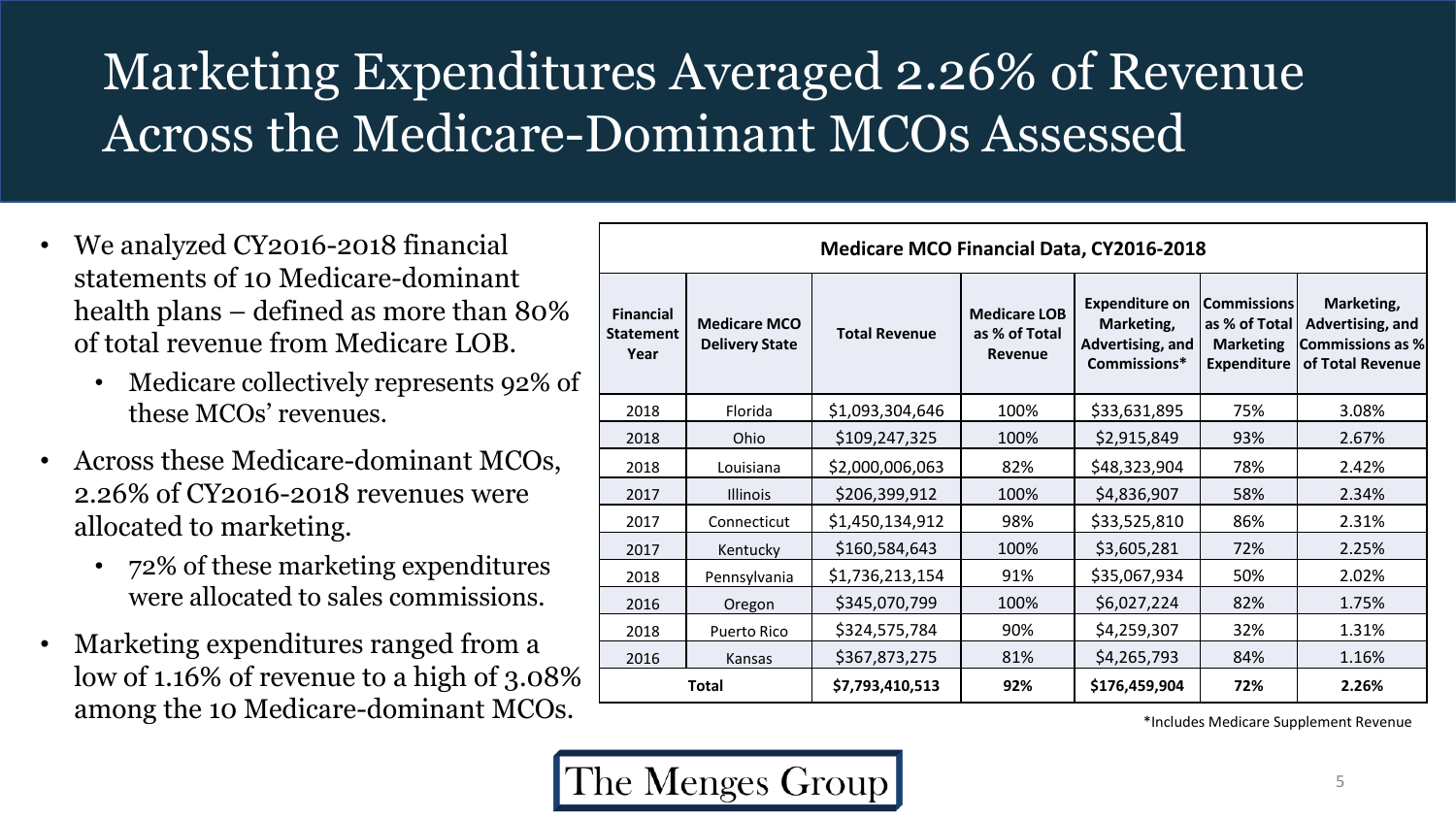## Commissions Account for the Majority of Marketing Spend among Commercial Plans

- We analyzed CY2016-2018 financial statements of 10 commercial-dominant health plans – defined as having more than 80% of total revenue from commercial LOB.
	- Commercial business collectively represents 94% of these MCOs' revenues.
- Across these commercial-dominant MCOs, 3.43% of CY2017 and CY2018 revenues were allocated to marketing.
	- 94% of these marketing expenditures were allocated to sales commissions.
- Marketing expenditures ranged widely from a low of 0.87% of revenue to a high of 6.81% among the 10 commercial-dominant MCOs.

|                                              | <b>Commercial Health Plan Financial Data, CY2017-2018</b> |                      |                                                          |                                                                                           |                                                         |                                                                                         |  |
|----------------------------------------------|-----------------------------------------------------------|----------------------|----------------------------------------------------------|-------------------------------------------------------------------------------------------|---------------------------------------------------------|-----------------------------------------------------------------------------------------|--|
| <b>Financial</b><br><b>Statement</b><br>Year | <b>Health Plan</b><br><b>Delivery State</b>               | <b>Total Revenue</b> | <b>Commercial</b><br>LOB as % of<br><b>Total Revenue</b> | <b>Expenditure on Commissions</b><br>Marketing,<br>Advertising, and<br><b>Commissions</b> | as % of Total<br><b>Marketing</b><br><b>Expenditure</b> | Marketing,<br>Advertising, and<br><b>Commissions as</b><br>% of Total<br><b>Revenue</b> |  |
| 2018                                         | Texas                                                     | \$749,879,888        | 93%                                                      | \$51,046,368                                                                              | 93%                                                     | 6.81%                                                                                   |  |
| 2017                                         | Maryland                                                  | \$221,648,917        | 100%                                                     | \$9,971,919                                                                               | 93%                                                     | 4.50%                                                                                   |  |
| 2017                                         | District of<br>Columbia                                   | \$3,248,537,769      | 87%                                                      | \$141,117,526                                                                             | 99%                                                     | 4.34%                                                                                   |  |
| 2017                                         | lowa                                                      | \$384,008,765        | 100%                                                     | \$13,612,133                                                                              | 93%                                                     | 3.54%                                                                                   |  |
| 2017                                         | Illinois                                                  | \$173,025,302        | 100%                                                     | \$6,054,172                                                                               | 92%                                                     | 3.50%                                                                                   |  |
| 2017                                         | Massachusetts                                             | \$562,981,393        | 95%                                                      | \$17,990,518                                                                              | 96%                                                     | 3.20%                                                                                   |  |
| 2017                                         | Georgia                                                   | \$3,295,863,128      | 97%                                                      | \$85,728,201                                                                              | 89%                                                     | 2.60%                                                                                   |  |
| 2018                                         | Oregon                                                    | \$1,377,586,926      | 100%                                                     | \$29,953,021                                                                              | 94%                                                     | 2.17%                                                                                   |  |
| 2017                                         | Colorado                                                  | \$651,176,451        | 98%                                                      | \$13,458,689                                                                              | 83%                                                     | 2.07%                                                                                   |  |
| 2018                                         | Washington                                                | \$139,786,119        | 98%                                                      | \$1,214,041                                                                               | 78%                                                     | 0.87%                                                                                   |  |
| <b>Total</b>                                 |                                                           | \$10,804,494,658     | 94%                                                      | \$370,146,588                                                                             | 94%                                                     | 3.43%                                                                                   |  |

#### The Menges Group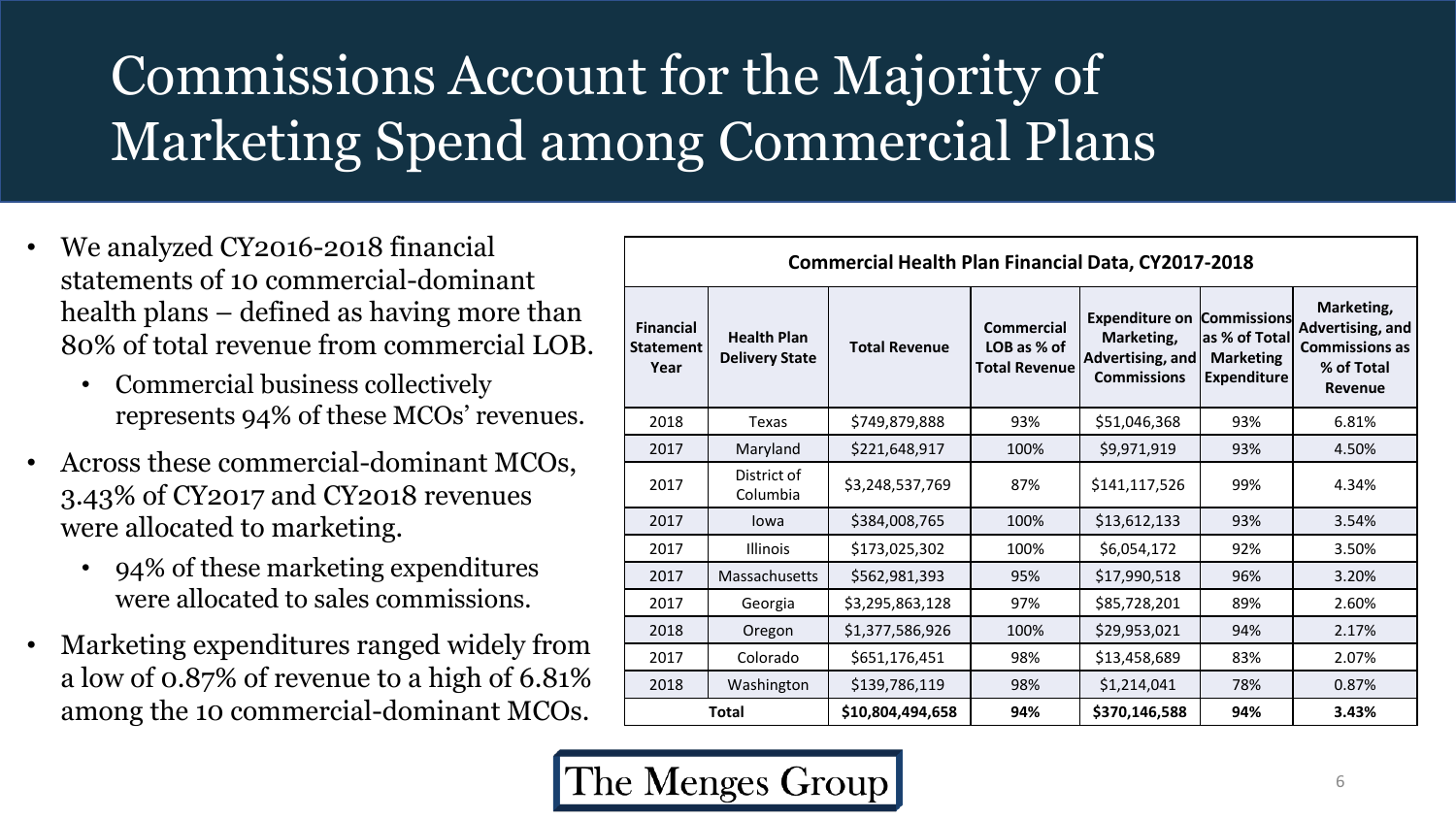## Medicaid MCO Funds are Overwhelmingly Focused on Serving as Opposed to Selling

- Medicaid marketing expenditures consumed 0.19% of the selected health plans' revenues during CY2018.
- The share of premium dedicated to marketing activities in the Medicaid MCOs sector was 12 times smaller than in Medicare, and 18 times smaller than in the commercial MCO arena.
- Mandatory enrollment into the MCO setting coupled with states' contractual prohibitions against direct marketing/sales activities by the Medicaid MCOs – allow taxpayer funds in this sector to be predominantly focused on service rather than sales.